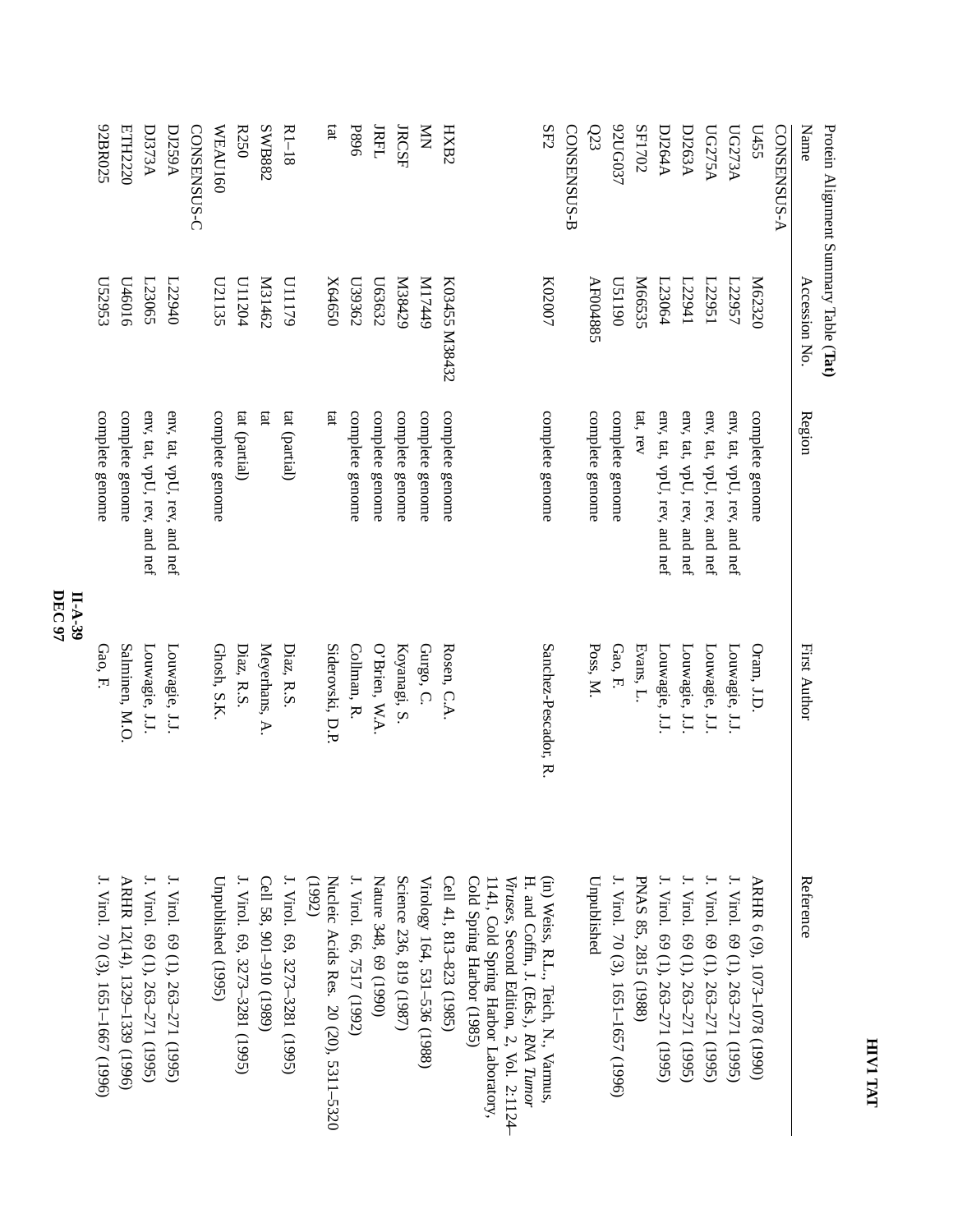| 62NG003<br>92NG083.2<br>93BR0201<br>SSCHLS5<br>90CF402<br>1711911 <sub>41</sub><br>600MB76<br><b>MVP5180</b><br>CONSENSUS-O<br>CONSENSUS-G<br>L40561<br>CONSENSUS-F<br>CM240<br>S4ZR085<br>SE365A2<br><b>CPZGAB</b><br>CONSENSUS-CPZ<br><b>ANT70C</b><br><b>BZ163A</b><br><b>BZ126A</b><br>CONSENSUS-E<br>UG274A2<br>NDK<br>CONSENSUS-D<br><b>ZZZZ</b><br>凹<br>K27323<br>N22639<br>L88823<br>X52154<br>AF005494<br>L22085<br><b>US1189</b><br>L24771<br><b>U51188</b><br>L20571<br>L20587<br>U88825<br>U88826<br>AF005496<br>L22082<br><b>LS8824</b><br>L88822<br>L22950<br>K03454<br>122945<br>env tat nef vpu rev<br>complete genome<br>complete genome<br>complete genome<br>complete genome<br>complete genome<br>complete genome<br>complete genome<br>env tat rev nef vpu<br>env tat rev nef vpu<br>complete genome<br>complete genome<br>env tat nef vpu rev<br>complete genome<br>complete genome<br>complete genome<br>complete genome<br>complete genome<br>complete genome<br>complete genome<br>Spire, B.<br>Gurtler, L.<br>Gao, F.<br>Gao, F.<br>Gao, F.<br>Gao, F.<br>Huet, T.<br>Gao, F.<br>Gao, F.<br>Gao, F.<br>Louwagie, J<br>Louwagie, J.<br>Carr, J.K.<br>Gao, F.<br>Gao, F.<br>Louwagie, J.J<br>Theodore, T.<br>Vanden Haesevelde, M.<br>Louwagie, J.J<br>Alizon, M.<br>J. Virol. 70 (3), 1651-1657 (1996)<br>J. Virol. 70 (9), 5935-5943 (1996)<br>Nature 345 (6273), 356–359 (1990)<br>J. Virol. 68, 1581-1585 (1994)<br>Unpublished;<br>J. Virol. 68 (3), 1586–1596 (1994)<br>ARHR 10, 561 (1994)<br>ARHR 10 (5), 561-567 (1994)<br>J. Virol. 70 (3), 1651–1657 (1996)<br>J. Virol. 69 (1), 263–271 (1995)<br>Gene 81, 275-284 (1989)<br>Unpublished (1988)<br>Cell 46, 63-74 (1986)<br>Unpublished (1997)<br>Unpublished (1997)<br>Unpublished<br>Unpublished<br>Unpublished<br>Unpublished<br>J. Virol. 69 (1), 263–271 (1995) | Virology 221, 346 (1996) | Vanden Haesevelde.C. | gag, pol, vif, vpr, tat, rev, vpu,<br>partial env | U42720 | <b>CPZANT</b> |
|----------------------------------------------------------------------------------------------------------------------------------------------------------------------------------------------------------------------------------------------------------------------------------------------------------------------------------------------------------------------------------------------------------------------------------------------------------------------------------------------------------------------------------------------------------------------------------------------------------------------------------------------------------------------------------------------------------------------------------------------------------------------------------------------------------------------------------------------------------------------------------------------------------------------------------------------------------------------------------------------------------------------------------------------------------------------------------------------------------------------------------------------------------------------------------------------------------------------------------------------------------------------------------------------------------------------------------------------------------------------------------------------------------------------------------------------------------------------------------------------------------------------------------------------------------------------------------------------------------------------------------------------------------------------------------------------------------------------------------------------------------------------------------------------------------------------------------------------------------|--------------------------|----------------------|---------------------------------------------------|--------|---------------|
|                                                                                                                                                                                                                                                                                                                                                                                                                                                                                                                                                                                                                                                                                                                                                                                                                                                                                                                                                                                                                                                                                                                                                                                                                                                                                                                                                                                                                                                                                                                                                                                                                                                                                                                                                                                                                                                          |                          |                      |                                                   |        |               |
|                                                                                                                                                                                                                                                                                                                                                                                                                                                                                                                                                                                                                                                                                                                                                                                                                                                                                                                                                                                                                                                                                                                                                                                                                                                                                                                                                                                                                                                                                                                                                                                                                                                                                                                                                                                                                                                          |                          |                      |                                                   |        |               |
|                                                                                                                                                                                                                                                                                                                                                                                                                                                                                                                                                                                                                                                                                                                                                                                                                                                                                                                                                                                                                                                                                                                                                                                                                                                                                                                                                                                                                                                                                                                                                                                                                                                                                                                                                                                                                                                          |                          |                      |                                                   |        |               |
|                                                                                                                                                                                                                                                                                                                                                                                                                                                                                                                                                                                                                                                                                                                                                                                                                                                                                                                                                                                                                                                                                                                                                                                                                                                                                                                                                                                                                                                                                                                                                                                                                                                                                                                                                                                                                                                          |                          |                      |                                                   |        |               |
|                                                                                                                                                                                                                                                                                                                                                                                                                                                                                                                                                                                                                                                                                                                                                                                                                                                                                                                                                                                                                                                                                                                                                                                                                                                                                                                                                                                                                                                                                                                                                                                                                                                                                                                                                                                                                                                          |                          |                      |                                                   |        |               |
|                                                                                                                                                                                                                                                                                                                                                                                                                                                                                                                                                                                                                                                                                                                                                                                                                                                                                                                                                                                                                                                                                                                                                                                                                                                                                                                                                                                                                                                                                                                                                                                                                                                                                                                                                                                                                                                          |                          |                      |                                                   |        |               |
|                                                                                                                                                                                                                                                                                                                                                                                                                                                                                                                                                                                                                                                                                                                                                                                                                                                                                                                                                                                                                                                                                                                                                                                                                                                                                                                                                                                                                                                                                                                                                                                                                                                                                                                                                                                                                                                          |                          |                      |                                                   |        |               |
|                                                                                                                                                                                                                                                                                                                                                                                                                                                                                                                                                                                                                                                                                                                                                                                                                                                                                                                                                                                                                                                                                                                                                                                                                                                                                                                                                                                                                                                                                                                                                                                                                                                                                                                                                                                                                                                          |                          |                      |                                                   |        |               |
|                                                                                                                                                                                                                                                                                                                                                                                                                                                                                                                                                                                                                                                                                                                                                                                                                                                                                                                                                                                                                                                                                                                                                                                                                                                                                                                                                                                                                                                                                                                                                                                                                                                                                                                                                                                                                                                          |                          |                      |                                                   |        |               |
|                                                                                                                                                                                                                                                                                                                                                                                                                                                                                                                                                                                                                                                                                                                                                                                                                                                                                                                                                                                                                                                                                                                                                                                                                                                                                                                                                                                                                                                                                                                                                                                                                                                                                                                                                                                                                                                          |                          |                      |                                                   |        |               |
|                                                                                                                                                                                                                                                                                                                                                                                                                                                                                                                                                                                                                                                                                                                                                                                                                                                                                                                                                                                                                                                                                                                                                                                                                                                                                                                                                                                                                                                                                                                                                                                                                                                                                                                                                                                                                                                          |                          |                      |                                                   |        |               |
|                                                                                                                                                                                                                                                                                                                                                                                                                                                                                                                                                                                                                                                                                                                                                                                                                                                                                                                                                                                                                                                                                                                                                                                                                                                                                                                                                                                                                                                                                                                                                                                                                                                                                                                                                                                                                                                          |                          |                      |                                                   |        |               |
|                                                                                                                                                                                                                                                                                                                                                                                                                                                                                                                                                                                                                                                                                                                                                                                                                                                                                                                                                                                                                                                                                                                                                                                                                                                                                                                                                                                                                                                                                                                                                                                                                                                                                                                                                                                                                                                          |                          |                      |                                                   |        |               |
|                                                                                                                                                                                                                                                                                                                                                                                                                                                                                                                                                                                                                                                                                                                                                                                                                                                                                                                                                                                                                                                                                                                                                                                                                                                                                                                                                                                                                                                                                                                                                                                                                                                                                                                                                                                                                                                          |                          |                      |                                                   |        |               |
|                                                                                                                                                                                                                                                                                                                                                                                                                                                                                                                                                                                                                                                                                                                                                                                                                                                                                                                                                                                                                                                                                                                                                                                                                                                                                                                                                                                                                                                                                                                                                                                                                                                                                                                                                                                                                                                          |                          |                      |                                                   |        |               |
|                                                                                                                                                                                                                                                                                                                                                                                                                                                                                                                                                                                                                                                                                                                                                                                                                                                                                                                                                                                                                                                                                                                                                                                                                                                                                                                                                                                                                                                                                                                                                                                                                                                                                                                                                                                                                                                          |                          |                      |                                                   |        |               |
|                                                                                                                                                                                                                                                                                                                                                                                                                                                                                                                                                                                                                                                                                                                                                                                                                                                                                                                                                                                                                                                                                                                                                                                                                                                                                                                                                                                                                                                                                                                                                                                                                                                                                                                                                                                                                                                          |                          |                      |                                                   |        |               |
|                                                                                                                                                                                                                                                                                                                                                                                                                                                                                                                                                                                                                                                                                                                                                                                                                                                                                                                                                                                                                                                                                                                                                                                                                                                                                                                                                                                                                                                                                                                                                                                                                                                                                                                                                                                                                                                          |                          |                      |                                                   |        |               |
|                                                                                                                                                                                                                                                                                                                                                                                                                                                                                                                                                                                                                                                                                                                                                                                                                                                                                                                                                                                                                                                                                                                                                                                                                                                                                                                                                                                                                                                                                                                                                                                                                                                                                                                                                                                                                                                          |                          |                      |                                                   |        |               |
|                                                                                                                                                                                                                                                                                                                                                                                                                                                                                                                                                                                                                                                                                                                                                                                                                                                                                                                                                                                                                                                                                                                                                                                                                                                                                                                                                                                                                                                                                                                                                                                                                                                                                                                                                                                                                                                          |                          |                      |                                                   |        |               |
|                                                                                                                                                                                                                                                                                                                                                                                                                                                                                                                                                                                                                                                                                                                                                                                                                                                                                                                                                                                                                                                                                                                                                                                                                                                                                                                                                                                                                                                                                                                                                                                                                                                                                                                                                                                                                                                          |                          |                      |                                                   |        |               |
|                                                                                                                                                                                                                                                                                                                                                                                                                                                                                                                                                                                                                                                                                                                                                                                                                                                                                                                                                                                                                                                                                                                                                                                                                                                                                                                                                                                                                                                                                                                                                                                                                                                                                                                                                                                                                                                          |                          |                      |                                                   |        |               |
|                                                                                                                                                                                                                                                                                                                                                                                                                                                                                                                                                                                                                                                                                                                                                                                                                                                                                                                                                                                                                                                                                                                                                                                                                                                                                                                                                                                                                                                                                                                                                                                                                                                                                                                                                                                                                                                          |                          |                      |                                                   |        |               |
|                                                                                                                                                                                                                                                                                                                                                                                                                                                                                                                                                                                                                                                                                                                                                                                                                                                                                                                                                                                                                                                                                                                                                                                                                                                                                                                                                                                                                                                                                                                                                                                                                                                                                                                                                                                                                                                          |                          |                      |                                                   |        |               |
|                                                                                                                                                                                                                                                                                                                                                                                                                                                                                                                                                                                                                                                                                                                                                                                                                                                                                                                                                                                                                                                                                                                                                                                                                                                                                                                                                                                                                                                                                                                                                                                                                                                                                                                                                                                                                                                          |                          |                      |                                                   |        |               |
|                                                                                                                                                                                                                                                                                                                                                                                                                                                                                                                                                                                                                                                                                                                                                                                                                                                                                                                                                                                                                                                                                                                                                                                                                                                                                                                                                                                                                                                                                                                                                                                                                                                                                                                                                                                                                                                          |                          |                      |                                                   |        |               |

**HIV1 TAT**

**DEC 97 II-A-40**